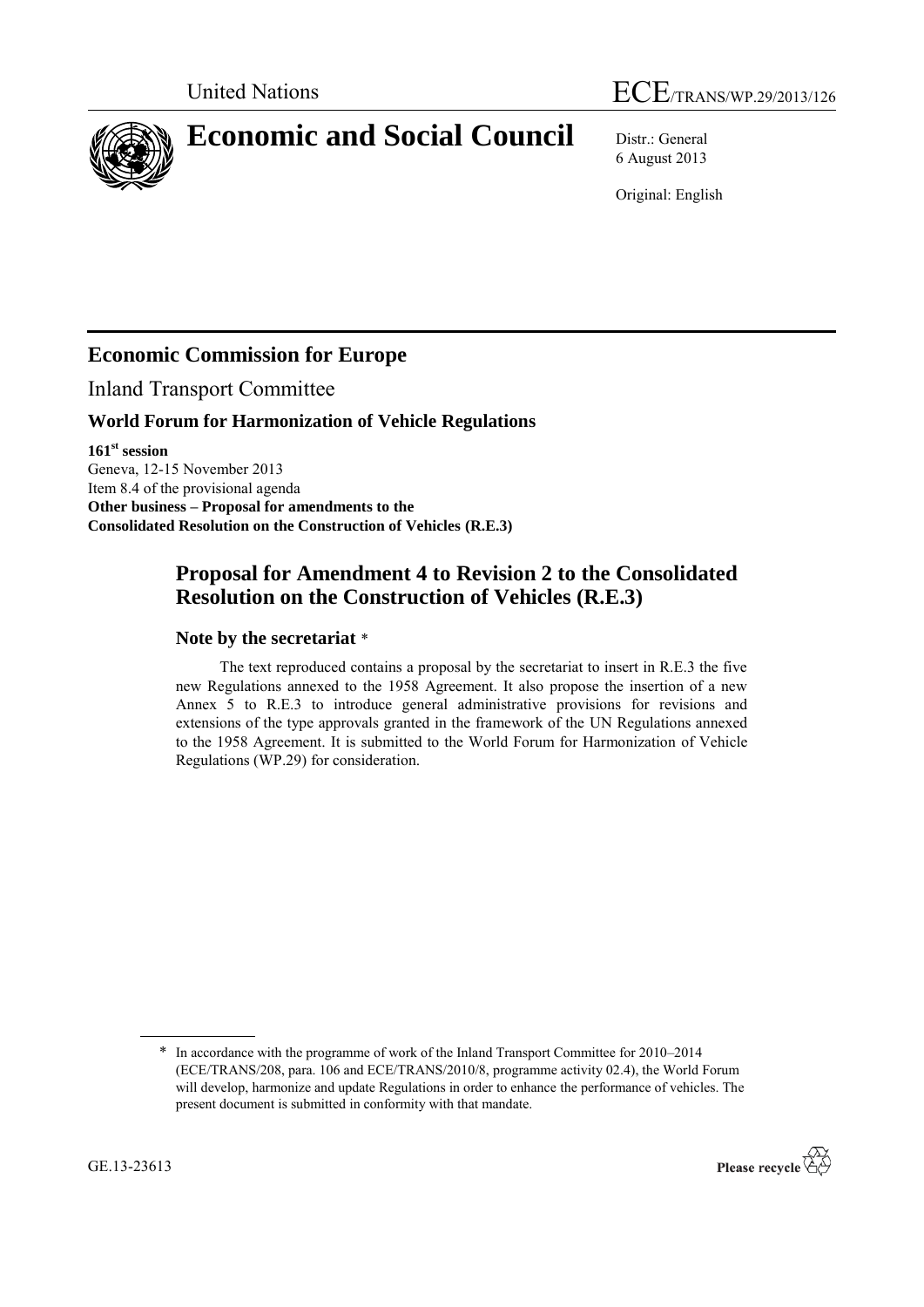"

| Regulation<br>No. | Title                                                                                                                                                                         | $\overline{1}$ | $\mathbb{Z}^+$ | $\lfloor 2 \rfloor$ |       |       |   |     |   | $\begin{array}{ c c c }\hline \multicolumn{1}{ c }{1} & \multicolumn{1}{ c }{5} & \multicolumn{1}{ c }{2} & \multicolumn{1}{ c }{2} & \multicolumn{1}{ c }{2} & \multicolumn{1}{ c }{3} & \multicolumn{1}{ c }{3} & \multicolumn{1}{ c }{5} & \multicolumn{1}{ c }{5} & \multicolumn{1}{ c }{5} & \multicolumn{1}{ c }{5} & \multicolumn{1}{ c }{5} & \multicolumn{1}{ c }{5} & \multicolumn{1}{ c }{5} & \multicolumn{1}{ c$ |   |   |   |              |   | $\overline{z}$ $\overline{z}$ $\overline{z}$ $\overline{0}$ $\overline{0}$ | රි |   | Tractors | NRMM |
|-------------------|-------------------------------------------------------------------------------------------------------------------------------------------------------------------------------|----------------|----------------|---------------------|-------|-------|---|-----|---|-------------------------------------------------------------------------------------------------------------------------------------------------------------------------------------------------------------------------------------------------------------------------------------------------------------------------------------------------------------------------------------------------------------------------------|---|---|---|--------------|---|----------------------------------------------------------------------------|----|---|----------|------|
| .                 |                                                                                                                                                                               |                |                |                     |       |       |   |     |   |                                                                                                                                                                                                                                                                                                                                                                                                                               |   |   |   |              |   |                                                                            |    |   |          |      |
| 127               | Uniform provisions concerning the<br>approval of motor vehicles with regard to<br>their pedestrian safety performance                                                         |                |                |                     |       |       |   |     | X |                                                                                                                                                                                                                                                                                                                                                                                                                               |   | X |   |              |   |                                                                            |    |   |          |      |
| 128               | Uniform provisions concerning the<br>approval of light emitting diode (LED)<br>light sources for use in approved lamp<br>units on power-driven vehicles and<br>their trailers | X              | $\mathbf{X}$   | $\mathbf{X}$        | $X$ : | $X$ : | X | X X |   | X                                                                                                                                                                                                                                                                                                                                                                                                                             | X | X | X | $\mathbf{X}$ | X | X                                                                          | X  | X | X        |      |
| 129               | Uniform provisions concerning the<br>approval of enhanced Child Restraint<br>Systems used on board of motor vehicles<br>(ECRS)                                                |                |                |                     |       |       |   |     |   |                                                                                                                                                                                                                                                                                                                                                                                                                               |   |   |   |              |   |                                                                            |    |   |          |      |
| 130               | Uniform provisions concerning the<br>approval of motor vehicles with regard to<br>the Lane Departure Warning System<br>(LDWS)                                                 |                |                |                     |       |       |   |     |   | X                                                                                                                                                                                                                                                                                                                                                                                                                             | X |   | X | X            |   |                                                                            |    |   |          |      |
| 131               | Uniform provisions concerning the<br>approval of motor vehicles with regard to<br>the Advanced Emergency Braking<br>Systems (AEBS)                                            |                |                |                     |       |       |   |     |   | X                                                                                                                                                                                                                                                                                                                                                                                                                             | X |   | X | X            |   |                                                                            |    |   |          |      |

*Paragraph 3., the table, add the reference to the five new Regulations*, to read:

*Insert a new Annex 5*, to read:

## **"Annex 5**

### **Administrative provision for revisions and extensions of Type Approvals granted in the framework of the Regulations annexed to the 1958 Agreement**

1. Every modification to an existing vehicle type shall be notified to the Type Approval Authority (TAA) which approved the vehicle type.

The TAA shall then either:

(a) Decide, in consultation with the manufacturer, that a new type-approval is to be granted, or

"